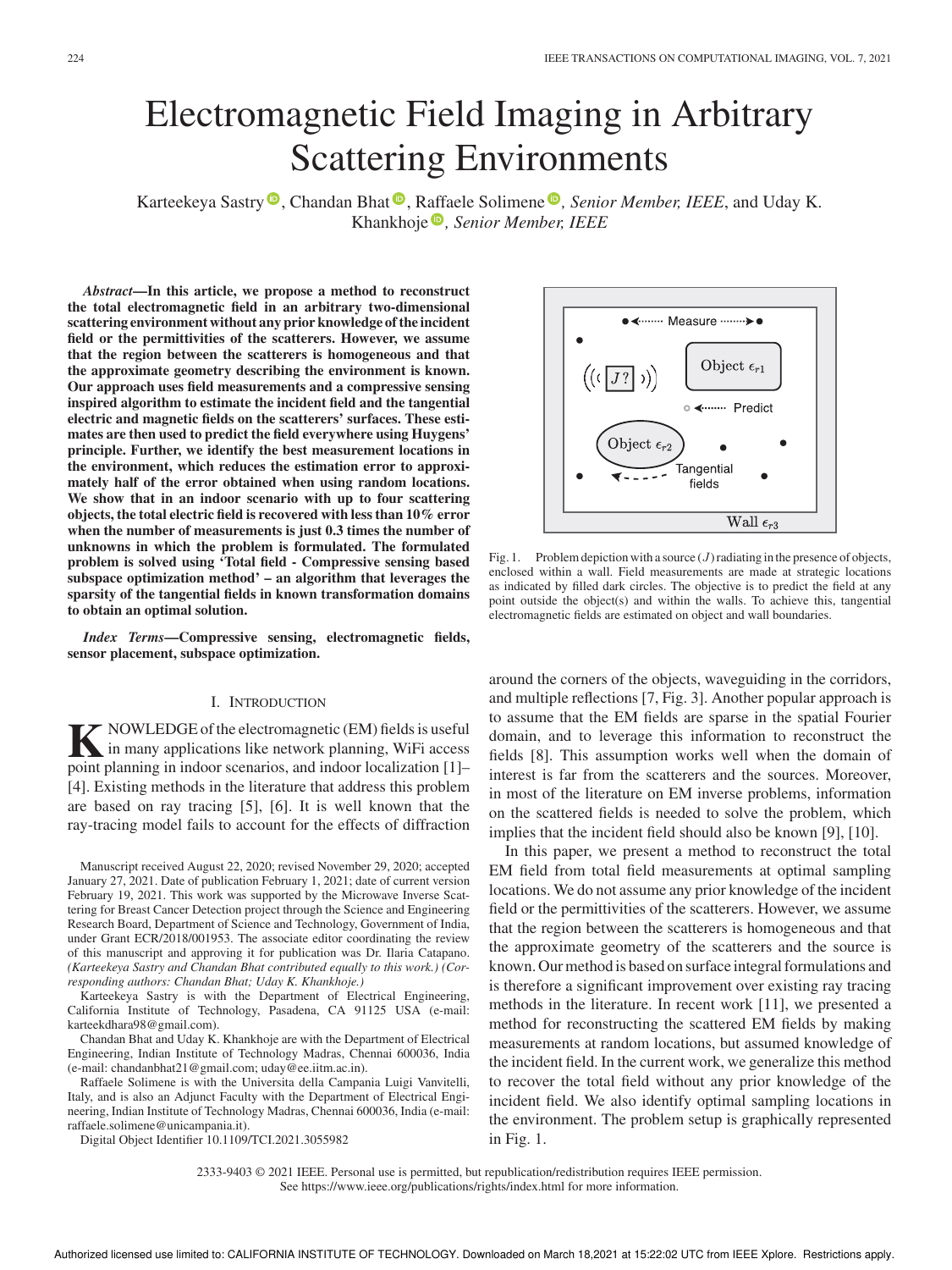*Our approach:* The total field at a point can be expressed as the sum of the incident field and scattered field. According to the Huygens' Principle [12], the scattered field can be written in terms of the free-space Green's function and the tangential electric and magnetic fields on the scatterer surfaces. Additionally, the Extinction theorem [12] provides relations between these tangential electric and magnetic fields. Finally, Grafs' addition theorem [13, Section 9.1] is used to express the incident field in a known basis. In our method, we measure the field at various locations in the environment, using which we solve for the incident field and the tangential fields on the surfaces of the scatterers. The estimated incident field and the tangential fields are then substituted back into the Huygens' Principle to find the total field everywhere.

Central to our approach for solving this system is the idea of compressive sensing (CS), which exploits sparsity of the unknown signal in certain domains in order to recover it from fewer samples than dictated by the Shannon sampling theorem [14], [15]. Using the principles of CS, we leverage the fact that the tangential fields are sparse in the discrete Fourier transform (DFT) domain. We also employ the framework of the Subspace Optimization Method (SOM) [16], which allows us to split the solution into two orthogonal spaces; one part of the solution is recovered from the measured data, and CS is applied to recover the remaining part of the solution.

*Sensor Placement:* The problem of finding the optimal sampling locations is commonly referred to as 'sensor placement' in the literature. Formally, sensor placement is the selection of the 'best' M sensor locations out of  $P(P \gg M)$  possible locations in the environment.

The brute force way to solve the problem of sensor placement is to try out all the  $\binom{P}{M}$  possibilities, and choose that combination which results in the least error (of some predefined metric). This combinatorial approach is NP-hard and is intractable even for small values of  $P$  (eg.  $\binom{50}{25}$  >  $10^{14}$ ). The problem of obtaining the optimal sensor locations at a lower computational cost has been studied extensively in the literature. Early approaches include heuristics like cross-entropy optimization [17], genetic algorithms [18], and tabu search [19]. However, these heuristics neither provide any performance bounds nor guarantee convergence to the optimal solution. [20] formulated the sensor selection problem as a non-convex optimization of the determinant of the error covariance matrix and proposed to solve a convex relaxation of it. They also provided a lower bound on the performance, which can be used to determine how suboptimal the solution is. Due to the convex relaxation, this method sometimes results in an ill-conditioned matrix, especially when the number of sensors is limited. Few greedy approaches have also been proposed based on proxies of the estimation error like condition number [21], [22], and frame potential [23]. However, these proxies may also result in an ill-conditioned matrix. Moreover, minimizing these proxies results in the optimal solution only if the rows of the observation matrix are unit norm. Jiang *et al.* proposed MPME (Maximal Projection on Minimum Eigenspace) [24], a greedy sensor selection algorithm that maximizes the minimum eigenvalue of the observation matrix in a computationally efficient manner. MPME outperforms condition number and frame



Fig. 2. Problem geometry:  $S_w$  is the inner surface of the enclosing wall and  $S_o$ is the outer surface of a non-magnetic scatterer.  $V_{in}$  denotes the volume enclosing the source, whose distribution is unknown.  $\hat{n}_w$  and  $\hat{n}_o$  are the normals to the scattering surfaces of the wall and object respectively.

potential based methods (in terms of the mean squared error). Further, it does not assume that the observation vectors are unit norm. These advantages make MPME a suitable algorithm for our problem. In later sections, we show that using the optimal sampling locations returned by MPME instead of random sampling locations reduces the error by almost 50% in some cases.

*Paper Organization:* The rest of the paper is organized as follows. In Section II, we describe the problem statement and the mathematical formulation. In Section III, we discuss the algorithms used for sensor selection and for solving the system. Section IV contains the numerical results for sensor selection and EM field reconstruction. We conclude the paper with a discussion of the results in Section V.

#### II. PROBLEM FORMULATION

Consider the two dimensional (2D) schematic shown in Fig. 2. For the transverse magnetic (TM) polarization, the total field at any point  $\vec{r}$  in Region 1 can be expressed using Huygens' principle as [25]:

$$
\phi(\vec{r}) = \phi_{\text{in}}(\vec{r})
$$
  
\n
$$
- \oint_{S_w} [g(\vec{r}, \vec{r}') \nabla' \phi_w(\vec{r}') - \phi_w(\vec{r}') \nabla' g(\vec{r}, \vec{r}')] \cdot \hat{n}_w dl'
$$
  
\n
$$
- \oint_{S_o} [g(\vec{r}, \vec{r}') \nabla' \phi_o(\vec{r}') - \phi_o(\vec{r}') \nabla' g(\vec{r}, \vec{r}')] \cdot \hat{n}_o dl',
$$
\n(1)

where  $\phi(\vec{r})$  is the total electric field at  $\vec{r}$ ,  $\phi_{\text{in}}(\vec{r})$  is the incident field,  $g(\vec{r}, \vec{r}') = -\frac{j}{4} H_0^{(2)}(k_0|\vec{r} - \vec{r}')$  is the 2D free space Green's function ( $k_0$  is the free space wavenumber) and  $\hat{n}$ is the unit normal from the surfaces  $S_w$  and  $S_o$  into Region 1.  $\phi_o$ ,  $\phi_w$  are the tangential electric fields on the object and wall respectively, and  $\nabla \phi_o \cdot \hat{n}_o$ ,  $\nabla \phi_w \cdot \hat{n}_w$  are proportional to the tangential magnetic fields on the object and wall, respectively.

As per the Uniqueness theorem of electromagnetics [26], the field at any point in a region is uniquely specified by a specification of the source(s) and one of following over the boundaries  $(S)$  enclosing a region: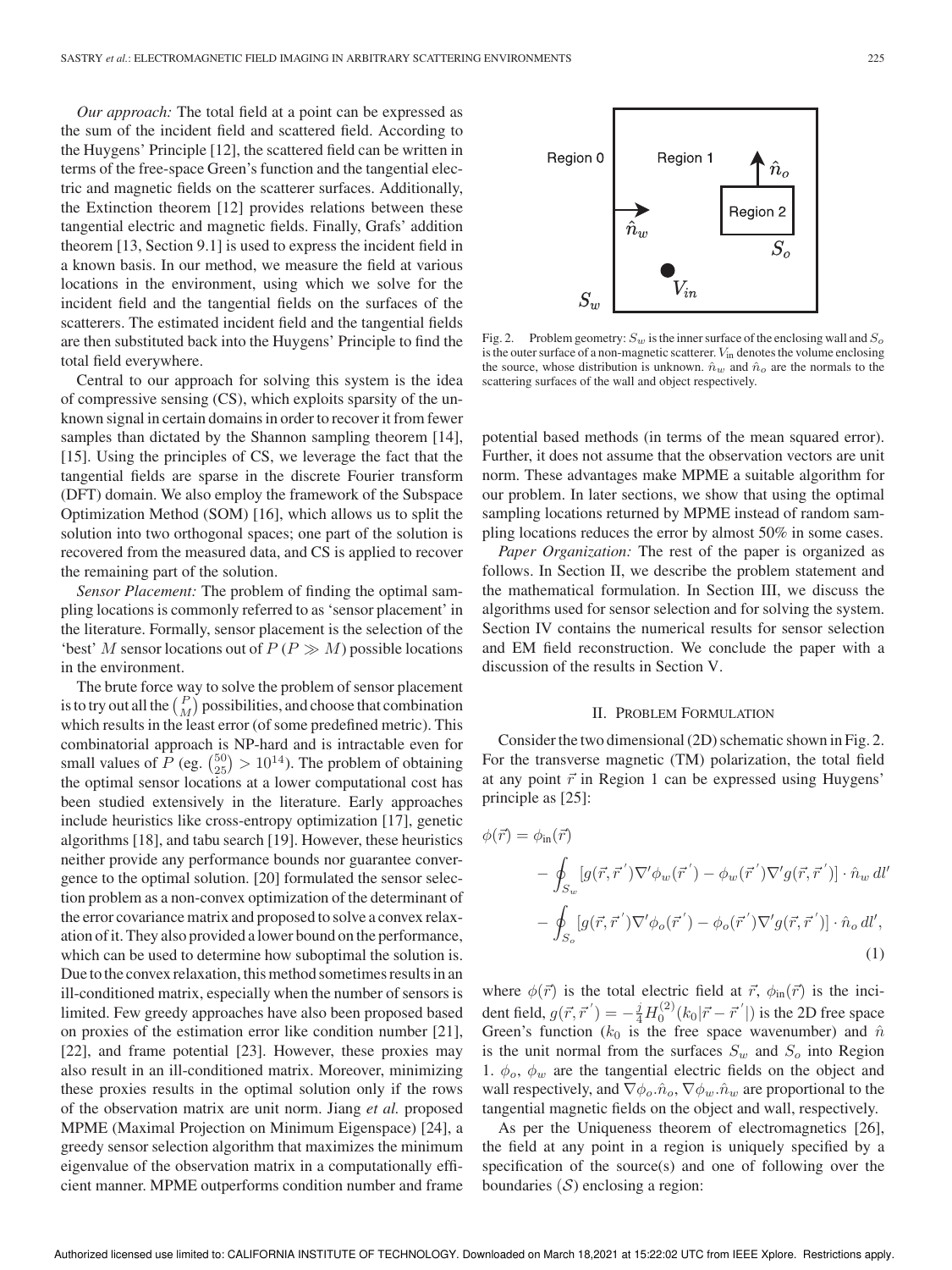(a) the tangential electric field over  $S$ , or (b) the tangential magnetic field over  $S$ , or (c) the tangential electric field over a part of  $S$ , and the tangential magnetic field over the remaining part.

However, in our expression of the Huygens' principle in Eq. (1), we have used *both* the tangential electric and magnetic fields. This redundancy is lifted when we use another relation between the tangential electric and magnetic fields, given by the Extinction theorem for Region 1 [25]:

$$
\phi_{\text{in}}(\vec{r}) - \oint_{S_w} [g(\vec{r}, \vec{r}') \nabla' \phi_w(\vec{r}') - \phi_w(\vec{r}') \nabla' g(\vec{r}, \vec{r}')] \cdot \hat{n}_w dl'
$$
  
\n
$$
- \oint_{S_o} [g(\vec{r}, \vec{r}') \nabla' \phi_o(\vec{r}') - \phi_o(\vec{r}') \nabla' g(\vec{r}, \vec{r}')] \cdot \hat{n}_o dl'
$$
  
\n
$$
= 0, \quad \vec{r} \in \{S_w, S_o\}. \tag{2}
$$

## *A. Expanding the Unknowns in a Basis*

The unknown quantities in Eqs. (1) and (2) are the tangential fields on the scatterers' surfaces and the incident field. Our approach is to expand the unknowns in terms of a known basis, and to estimate the coefficients of the basis functions using the field measurements.

The incident field  $\phi_{\text{in}}(\vec{r})$  is expressed in terms of the current density  $J(\vec{r})$  as [25],

$$
\phi_{\rm in}(\vec{r}) = -j\omega\mu_0 \int_{V_{\rm in}} g(\vec{r}, \vec{r}') J(\vec{r}') dV' \tag{3}
$$

where  $V_{\text{in}}$  is the volume enclosing the source. Using the Grafs' addition theorem [13, Section 9.1], we simplify the above equation as,

$$
\phi_{\text{in}}(\vec{r}) = \sum_{i=-\lfloor (N_i/2) \rfloor}^{\lfloor (N_i/2) \rfloor} c_i \, s_i(\vec{r}), \tag{4}
$$

where, 
$$
c_i = \int_{V_{\text{in}}} J_i(k_0|\vec{r}_0 - \vec{r}'|)e^{-ji\theta'} J(\vec{r}')dV'
$$
  
and  $s_i(\vec{r}) = (-1)^{i+1} \frac{\omega\mu_0}{4} e^{ji\theta} H_i^{(2)}(k_0|\vec{r}_0 - \vec{r}|)$ 

Here,  $\vec{r}_0$  is the center of the region  $V_{\text{in}}$  and  $\theta$  is the azimuthal angle of the vector  $\vec{r}_0 - \vec{r}$ . Details of this derivation are given in Appendix A.

The tangential fields are expanded in a pulse basis (see [11, Sec. 3]) as,

$$
\phi_o(r) = \sum_{i=1}^{N_o} a_i^o p_i(r), \qquad \nabla \phi_o(r) \cdot \hat{n}_o = \sum_{i=1}^{N_o} b_i^o p_i(r), \quad (5)
$$

$$
\phi_w(r) = \sum_{i=1}^{N_w} a_i^w q_i(r), \quad \nabla \phi_w(r) \cdot \hat{n}_w = \sum_{i=1}^{N_w} b_i^w q_i(r), \quad (6)
$$

where lowercase  $r$  denotes the parametrized distance along each surface  $(S_o \text{ or } S_w)$ .  $p_i(r)$ ,  $i = 1, 2, \ldots, N_o$ , and  $q_i(r)$ ,  $i = 1, 2, \dots, N_w$  are the sets of pulse basis functions and  $a_i^o$ ,  $b_i^o$ ,  $a_i^w$  and  $b_i^w$  are their corresponding unknown coefficients.

The tangential electric field on the surface of a perfect electric conductor (PEC) is zero. Therefore, if an object in the scattering domain is a PEC, we can set the corresponding coefficients  $(a_i)$ for the  $i<sup>th</sup>$  object) to zero. This reduces the number of unknowns (and therefore the number of required measurements).

## *B. Defining the Data Equation*

Substituting Eqs. (4), (5) and (6) in Eq. (1) and making field measurements at M locations, we get,

$$
\underbrace{\begin{bmatrix} E \ F \ G \ H \ S \end{bmatrix}}_{A_d} \underbrace{\begin{bmatrix} a^o \\ b^o \\ a^w \\ b^w \\ c \end{bmatrix}}_{x} = \underbrace{\begin{bmatrix} \phi(\vec{r}_1) \\ \phi(\vec{r}_2) \\ \vdots \\ \phi(\vec{r}_M) \end{bmatrix}}_{b_d} + \nu \tag{7}
$$

where  $\{E, F\} \in \mathbb{C}^{M \times N_o}$ ,  $\{G, H\} \in \mathbb{C}^{M \times N_w}$ , and  $S \in$  $\mathbb{C}^{M\times N_{\text{in}}}$  are submatrices that constitute the matrix  $A_d \in \mathbb{C}^{M\times N}$ ,  $x \in \mathbb{C}^N$  is the unknown vector formed by vertically stacking the vectors  $\{a^o, b^o\} \in \mathbb{C}^{N_o}$ ,  $\{a^w, b^w\} \in \mathbb{C}^{N_w}$ , and  $c \in \mathbb{C}^{N_{\text{in}}}$ ;  $N = 2(N_w + N_o) + N_{in}$  denotes the total number of unknowns. The total field at a location  $\vec{r}_i$ , denoted by  $\phi(\vec{r}_i)$ , is corrupted by noise given in  $\nu$ . The elements of the submatrices  $E, F, G, H$ are computed as per the relations in [11, Eq. (9)]. The elements of the submatrix S are given as  $s_{m,i} = s_i(\vec{r}_m)$ , where  $\vec{r}_m$ denotes the measurement location of the  $m<sup>th</sup>$  measurement point. We call Eq. (7) the 'Data equation' and  $A_d$  the 'Data matrix'.

For notational convenience, we denote a row of  $A_d$  by  $\boldsymbol{a}_d(\vec{r})$ . In terms of  $a_d(\vec{r})$ , we can write the total field at a point  $\vec{r}$  in Region 1 (in Fig. 2) as,

$$
a_d(\vec{r})x = \phi(\vec{r}) + \nu,\tag{8}
$$

where  $\nu$  is the noise corrupting the total field measurement.

## *C. Defining the State Equation*

Similarly, substituting Eqs. (4), (5) and (6) in Eq. (2), and specifying the Extinction theorem at the midpoints of the discretized edges (as defined by the pulse basis in Eqs. (5), (6)) of  $S_o$  and  $S_w$  (total  $N_o + N_w$  in number) gives,

$$
A_s \mathbf{x} = \mathbf{0},\tag{9}
$$

where  $\mathbf{0} \in \mathbb{R}^{N_o + N_w}$  is a vector of zeros. We call Eq. (9) the 'State equation' and  $A<sub>s</sub>$  the 'State matrix'.

## *D. Outline of Our Method*

We propose to predict EM fields using the following approach:

- 1) Determine the  $M$  optimal sampling locations in the region in between the scatterers (Region 1 in Fig. 2), and measure the total field at these locations.
- 2) Find the tangential field and incident field coefficients that satisfy the Data and State equations.
- 3) Substitute the recovered fields into the Huygens' principle to estimate the total field at desired locations.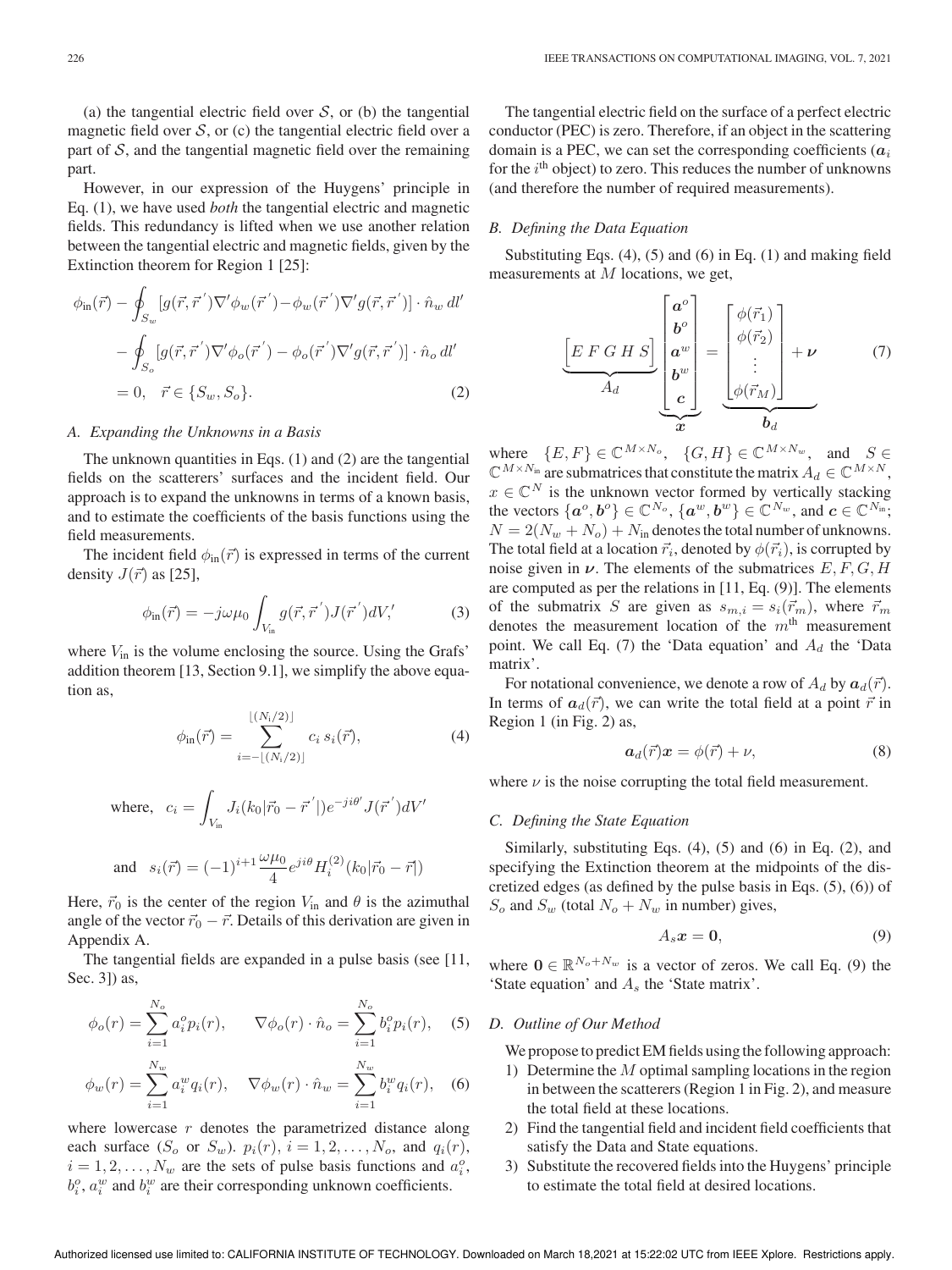#### III. METHODS

In the previous section, we derived the data equation and the state equation and provided an outline of our approach for field prediction. In this section, we flesh out the details of the different steps in our method.

## *A. Strategies for Choosing the Measurement Locations*

The first step in our method involves making M measurements in the region in between the scatterers. A natural question arises regarding the choice of the measurement locations. The simplest answer to this question is to choose the measurement locations randomly (called random sampling or 'RS' henceforth). However, it is easy to see that random sampling is not optimal. Firstly, it could result in measurement locations being very close to each other. This would increase the number of measurements without improving the quality of the reconstruction significantly, while also degrading the numerical properties of the Data matrix. Further, it does not factor in any information about the scattering environment, or the scattering phenomenon. Therefore, by exploiting the information about the scattering environment and the physics of the problem, it is possible to come up with a better sampling scheme.

As mentioned earlier, sensor placement deals with choosing an optimal set of sensor locations from a large pool of potential locations. The latter are typically obtained by a fine spatial discretization of the scattering environment. The total field,  $y$ , at the potential sampling locations  $\{\vec{r}_1^p, \vec{r}_2^p, \ldots, \vec{r}_p^p\}$  can be expressed as:

$$
\underbrace{\begin{bmatrix} a_d(\vec{r}_1^p) \\ a_d(\vec{r}_2^p) \\ \vdots \\ a_d(\vec{r}_P^p) \end{bmatrix}}_{B} \boldsymbol{x} = \underbrace{\begin{bmatrix} \phi(\vec{r}_1^p) \\ \phi(\vec{r}_2^p) \\ \vdots \\ \phi(\vec{r}_P^p) \end{bmatrix}}_{\boldsymbol{y}} + \boldsymbol{\nu}, \qquad (10)
$$

where  $\nu \in \mathbb{C}^P$  is complex additive white gaussian noise, and the matrix,  $B \in \mathbb{C}^{P \times N}$ , (called the 'Propagator') is constructed by row vectors of the form defined in (8). Typically, we have  $P \gg N$ .

Since the Propagator is constructed by finely discretizing the environment, it closely approximates the continuous space operator that maps the intermediate variables to the total field. Thus, sensor placement can be defined as selecting the *best* M rows from the Propagator  $B$  such that the estimation error is minimum. Out of the many approaches that have been proposed in the literature for sensor placement, we choose the MPME algorithm [24] which has shown the best results for sensor placement in our problem.

*MPME v/s random sampling:* In order to compare MPME and random sampling, we present some results for sensor placement for an indoor scenario with a single scattering object. Fig. 3 shows a comparison of the sampling points obtained from MPME and random selection. As expected, random samples are found everywhere in the region in between the scatterers whereas, the MPME samples closely circumscribe the scatterers



Fig. 3. Comparison of the sampling points  $(M = 132)$  obtained from (a) MPME and (b) random sampling schemes in an indoor scenario with a single scattering object (shown in red color). The source,  $J$ , is placed at the center and is shaded in brown. While random samples are scattered throughout the domain, MPME samples are spaced further apart and closer to the boundaries.



Fig. 4. Comparison of the (normalized) spectrum of the Propagator with that of the Data matrix,  $A_M$ , constructed with 132 MPME samples, and  $A_R$  constructed with 132 random samples. For 100 different instances of random sampling, the spectrum of  $A_R$  lies between the curves denoted by  $\text{RS}_{\text{min}}$  and  $\text{RS}_{\text{max}}$ .

and the source. This observation is consistent with the Huygens' principle of electromagnetics [26] stated earlier in Sec. II: making measurements on a contour that closely circumscribes the scatterer surfaces amounts to (approximately) specifying the tangential electric field on the surface of the scatterer, which in turn is sufficient to compute the field outside the surface.

In order to obtain a more quantitative method for comparison, we construct Data matrices,  $A_R$  and  $A_M$ , that correspond to the random samples and the MPME samples, respectively. As described earlier, the rows of the matrix  $A_M$  are those rows of the Propagator, B, that correspond to the optimal sampling locations selected by MPME. We then compare the singular spectra of these two matrices with that of the Propagator in Fig. 4. We make two important observations from Fig. 4:

- 1) The spectrum of  $A_M$  more closely approximates the spectrum of the Propagator than that of  $A_R$ , which suggests that the MPME samples approximate the Propagator better than random samples.
- 2) The matrix  $A_R$  has a worse condition number than  $A_M$ . This makes field recovery using  $A_R$  more sensitive to noise and discretization errors.

These figures are provided for illustrative purposes, and give us a good intuition as to why MPME outperforms random sampling in the detailed results that follow in Section IV.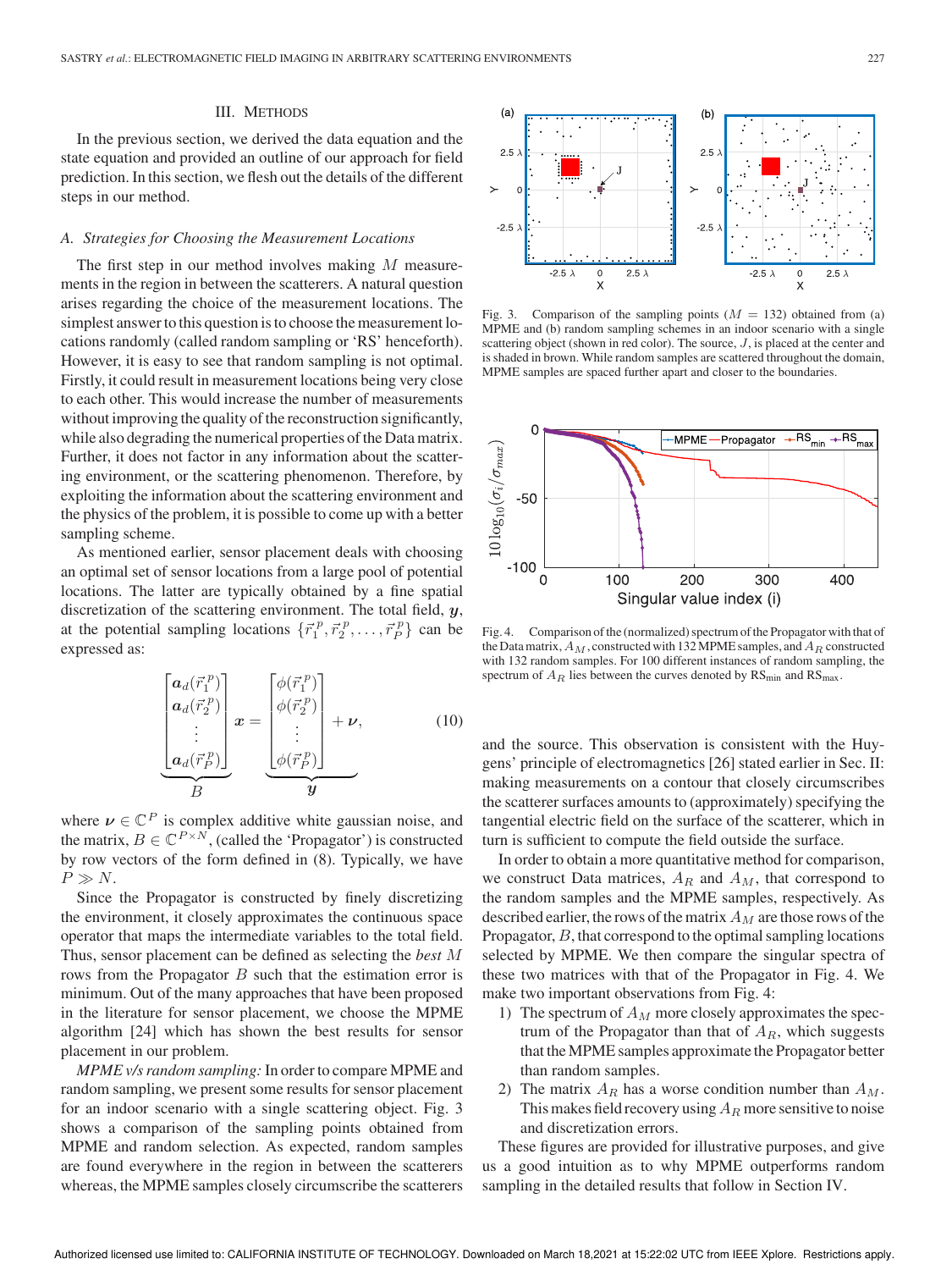## *B. Dimensionality Reduction of the Propagator*

A standard assumption in most sensor placement literature is that the number of measurements is more than the number of unknowns describing the problem, i.e.  $M > N$ . However, in our problem, taking more measurements than  $N$  is not practical because the tangential fields are discretized on a fine scale for reasons of numerical convergence. In order to overcome this, we perform a crucial dimensionality reduction of the Propagator B.

To arrive at this reduction, we start by asserting that the solution  $x \in \mathbb{C}^N$  can be expressed in the basis given by the right singular vectors of the Propagator matrix. However, as is evident by the spectrum of the operator shown in Fig. (4), the significance of these vectors decays at higher indices of singular values. Thus, we can restrict x to a smaller sub-space of dimensionality  $\zeta$  by expressing it in terms of a  $\beta \in \mathbb{C}^{\zeta}$ :

$$
\boldsymbol{x} = [\boldsymbol{w}_1 \ \boldsymbol{w}_2 \ \dots \ \boldsymbol{w}_\zeta \,] \boldsymbol{\beta} = W \, \boldsymbol{\beta} \tag{11}
$$

where  $W \in \mathbb{C}^{N \times \zeta}$ ,  $\{w_i\}_{i=1}^N$  are the right singular vectors of B, and the parameter  $\zeta$  denotes the number of 'degrees of freedom' of the electromagnetic field [27]–[29]. The latter is defined as [30]:

$$
\zeta = \min\left(m : \frac{\sum_{i=1}^{m} |\sigma_{B,i}|^2}{\sum_{i=1}^{N} |\sigma_{B,i}|^2} \ge f\right),\tag{12}
$$

where  $\sigma_{B,i}$  are the singular values of B arranged in descending order, and the value of  $0 < f < 1$  is chosen heuristically. We find that the set of locations returned by MPME is not very sensitive to small variations in the value of  $f$ . Thus, we can speak of an 'effective' Propagator given by  $B' = BW$ , and by restricting  $\zeta < M$ , we can perform the sensor placement algorithm, MPME, on  $B'$  instead. Note that we only use the concept of dimensionality reduction for the purpose of finding out the optimal sensing locations.

## *C. Solving for the Tangential Field and Incident Field Coefficients*

We now discuss the algorithm used to solve for the vector  $x$ . In our earlier work [11], we proposed CS-SOM to solve for the tangential fields using scattered field measurements. The method was based on the Subspace optimization method (SOM) [16], and exploited the principles of Compressive sensing (CS) to achieve low reconstruction errors. In the current paper, we adapt CS-SOM to the case where total field measurements are considered and call this algorithm 'Total field - Compressive sensing based subspace optimization method' (TCS-SOM). In the rest of this section, we elaborate the different stages of TCS-SOM. In the framework of SOM, we split the solution space into two orthogonal spaces, viz. the major space and the minor space.<sup>1</sup> While the major space is spanned by the top  $L_0$  right singular vectors of the Data matrix,  $A_d$ , the minor space is spanned by the remaining  $N - L_0$  right singular vectors, where  $L_0 < M$ . We then recover the component of the solution in each of these two spaces separately.



Fig. 5. The schematic of a  $10\lambda \times 10\lambda$  simulation domain, where  $\lambda$  is the wavelength of the incident wave in free space. The domain includes a wall, 4 objects and a source. Object 1 is a square of side  $λ$ , object 2 is a circle with radius 0.75λ, object 3 is a rectangle with sides  $1λ \times 2.5λ$  and object 4 is a circle with radius 1λ. The relative permittivities of respective objects are  $\epsilon_{r1}$  =  $3.7 - 2.1j$ ,  $\epsilon_{r2} = 1.7 - 1.1j$ ,  $\epsilon_{r3} = 2.7 - 3.7j$ ,  $\epsilon_{r4} = 1.2 - 1.1j$  and the relative permittivity of the wall is  $\epsilon_{rw} = 3.7 - 2.1j$ . The objects 1,2,3 and 4 are centered at  $(-2.5\lambda, 1.5\lambda), (2\lambda, 2\lambda), (1\lambda, -2.5\lambda)$  and  $(-2.5\lambda, -1\lambda)$ . The source is placed within a  $\lambda/4 \times \lambda/4$  square that is centered at origin. The exact shape of the objects are indicated by the filled regions and the dotted contours are the approximate object contours used in the problem solution.

*Major space component:* Consider the singular value decomposition (SVD) of the Data matrix,  $A_d = \sum_i \mathbf{u}_i \sigma_i \mathbf{v}_i^H$  where  $\{u_i\}_{i=1}^M$ ,  $\{v_i\}_{i=1}^N$  are the left and right singular vectors of  $A_d$ respectively, and  $\{\sigma_i\}_{i=1}^M$  are the singular values of  $A_d$  arranged in descending order. The major space component,  $x_1$  is recovered using the truncated SVD solution given by,

$$
\boldsymbol{x}_1 = \sum_{i=1}^{L_0} \left( \frac{\boldsymbol{u}_i^H \boldsymbol{b}_d}{\sigma_i} \right) \boldsymbol{v}_i \tag{13}
$$

The value of  $L_0$  is chosen using the Morozov Discrepancy Principle [31] as,

$$
L_0 = \min(l : \|A_d \left[ \sum_{i=1}^l \left( \frac{\boldsymbol{u}_i^H \boldsymbol{b}_d}{\sigma_i} \right) \boldsymbol{v}_i \right] - \boldsymbol{b}_d \|_2 < \epsilon) \tag{14}
$$

where  $\epsilon$  is the square root of the variance of the noise, i.e.  $\epsilon$  =  $\|\mathbf{b}_d\|/10^{(\text{SNR}/20)}$ , where SNR is the signal to noise ratio in dB. We have observed that the estimation error is not very sensitive to the choice of  $L_0$ , which is in agreement with other studies in literature [16], [32].

*Minor space component:* The minor space is spanned by the bottom-most  $N - L_0$  right singular vectors. This component cannot be recovered by the truncated SVD method. However, as we have observed in our previous work [11, Fig. 2], the tangential fields on the surfaces of the scatterers are sparse in the DFT domain. This observation allows us to exploit the principles of Compressive Sensing (CS) [14] to recover the minor space component. In fact, [33, Fig. 6.14] shows that enforcing sparsity is a general principle in all problems involving the radiation operator. This is because the right singular vectors of the radiation operator corresponding to the large singular values

<sup>&</sup>lt;sup>1</sup>In our earlier work, we referred to these vector spaces as the signal and noise spaces, respectively.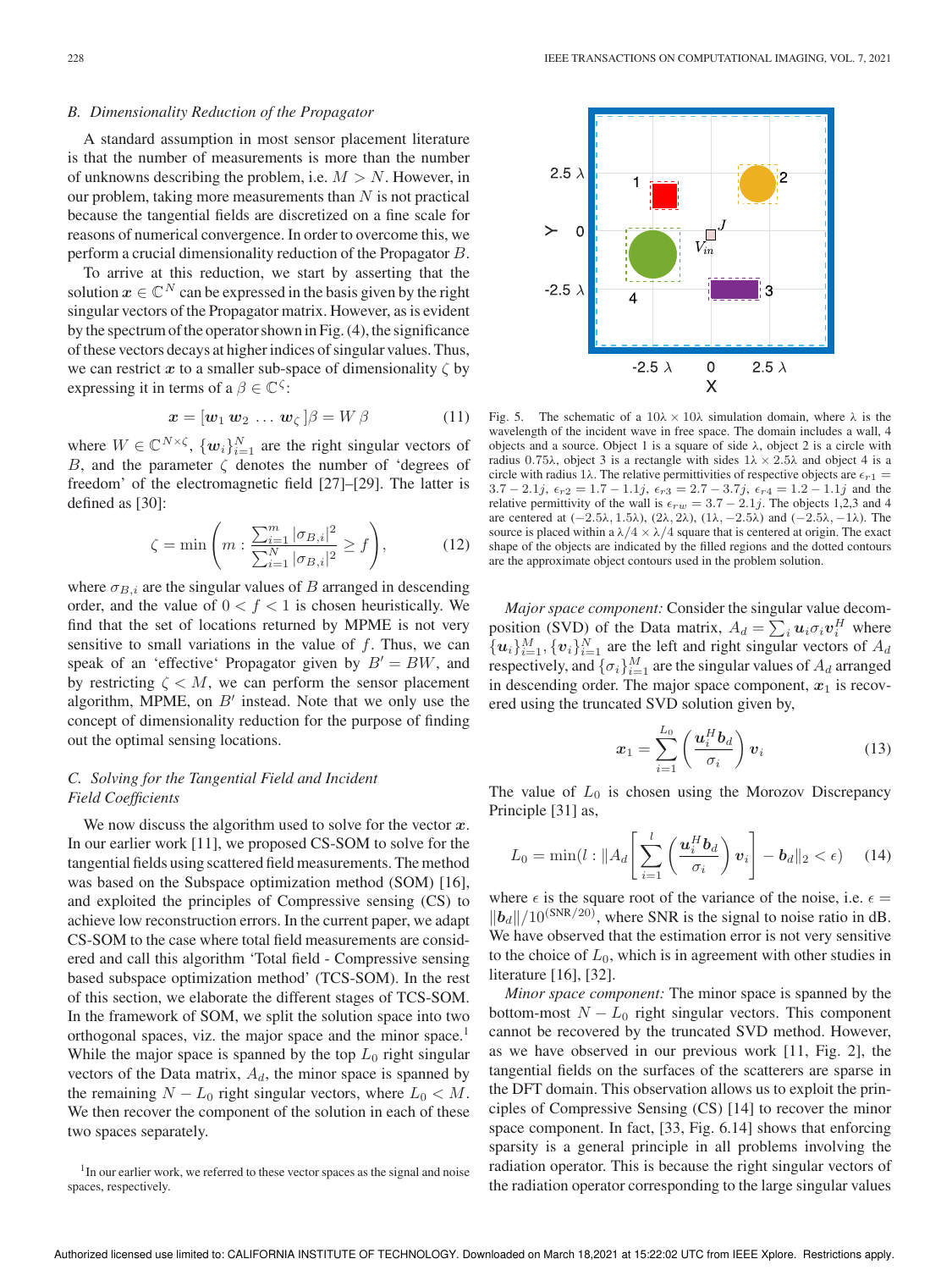

Fig. 6. The normalized magnitudes of the estimated tangential fields for MPME samples (at 0.3 SR) on the inexact wall, along with the true tangential fields. The measurements have an SNR of 25 dB. The tangential fields are estimated with  $\Delta_T$  17% error.

resemble the low frequency Fourier bases, whereas singular vectors corresponding to the small singular values resemble the high frequency bases.

*The optimization problem to be solved:* We denote the minor space component by  $x_2$ . Keeping  $x_1$  constant, we solve the following convex optimization problem that is constrained using both the Data and State equations to recover  $x_2$ :

minimize 
$$
\|\mathcal{M}I_1(\bm{x}_1+\bm{x}_2)\|_1 + t \|I_2(\bm{x}_1+\bm{x}_2)\|_2
$$
  
subject to  $\|A_d(\bm{x}_1+\bm{x}_2)-\bm{b}_d\|_2 \leq \epsilon$ ,  
 $\|A_s(\bm{x}_1+\bm{x}_2)\|_2 \leq \eta$  (15)

where  $\mathcal{M} = \mathcal{F}$  or  $\mathcal{D}$  is the discrete fourier transform (DFT) or the discrete cosine transform (DCT) basis respectively, chosen as candidates for sparse representations,  $I_1 \in \mathbb{R}^{2(N_o + N_w) \times N}$  and  $I_2 \in \mathbb{R}^{N_1 \times N}$  are blockwise identity matrices which when multiplied with a N dimensional vector return the first  $2(N_o + N_w)$ and last  $N_i$  elements of that vector respectively, and t is a regularization parameter;  $\eta$  is an estimate of the discretization error in the state equation. We solve the problem (Eq. (15)) using the CVX package [34], [35].

#### IV. NUMERICAL RESULTS

In this Section, we present the results of various numerical simulations to evaluate the performance of the proposed method. All the simulations are programmed in MATLAB R2019b on a 2.4 GHz Quad-Core Intel Core i5 processor, using 8 GB RAM.

## *A. Simulation Setup*

The simulation domain mimics an indoor scenario with a wall enclosing objects of various sizes and permittivities as seen in Fig. 5. The exact shape and permittivites of the objects are only required to generate the synthetic measurements using a forward solver. The dotted contours, which approximate the spatial support of the objects, are the only object-specific information provided to the field reconstruction algorithm. The approximate contours are no closer than a distance of  $0.1\lambda$  from the exact contours, and measurement locations are chosen at a distance of at least  $0.1\lambda$  from the approximate contours.



Fig. 7. The normalized magnitudes of (a) true and (b) reconstructed 2D total fields over a  $10\lambda \times 10\lambda$  obtained from an SR of 0.3 (194 measurements). The sampling locations are obtained by MPME and the measurements have an SNR of 25 dB. The colorbar shows the field magnitude in V/m.

#### *B. Source Function*

The source current,  $J$ , is placed within a region  $V_{\text{in}}$  (see Fig. 5) at the center of the domain. We consider the following z−directed source current for all our simulations:

$$
J(x,y) = \begin{cases} I_0(x^2 + y^2 - x + y) & (x, y) \in V_{\text{in}} \\ 0 & \text{else} \end{cases}
$$
 (16)

where  $I_0$  is a normalization constant such that the magnitude of the incident field at a radius of 10λ is approximately unity. A  $6 \times 6$  Gauss Legendre quadrature rule in 2D is used to calculate the true incident field for generating synthetic measurements (by substituting Eq. (16) into Eq. (3)). We stress that the reconstruction algorithm works for any general source distribution; it is only for illustrative purposes that we have considered the above asymmetric current distribution.

## *C. Generate Synthetic Measurements: Forward Solver*

The total field measurements are synthetically generated using a Boundary Integral (BI) solver [25] with pulse basis functions discretized at  $\lambda/40$ , and delta testing functions. The frequency of operation is 1.5 GHz. Fig. 7 shows the magnitude of the true total EM field for the above simulation setup. The permittivity and the exact geometry of the objects are used only in the forward solver. We validate the BI solver with the Mie series solution for scattering from a single infinite cylinder of a radius  $\lambda$ . We also verify that there are no internal resonances around the operating frequency.

#### *D. Inverse Solver*

The dotted contours that represent the approximate object geometries are discretized at a value of  $\lambda/5$ . This value is empirically chosen and provides an optimal trade-off between accuracy and computational cost. The number of unknown variables obtained by discretizing the inexact surfaces of wall and four objects (in that order) are:  $2 \times (196 + 24 + 32 + 30 + 42) = 648$ . The source is enclosed in a square of side  $\lambda/4$ , which gives the number of coefficients (see Appendix A, Eq. (23)) as  $N_i = 5$ . Therefore, the total number of variables are  $N = 653$ . To find the degrees of freedom, we (heuristically) set  $f = 0.999$  i.e. the first  $\zeta$  singular values that account for 99.9% of Eq. (12). Using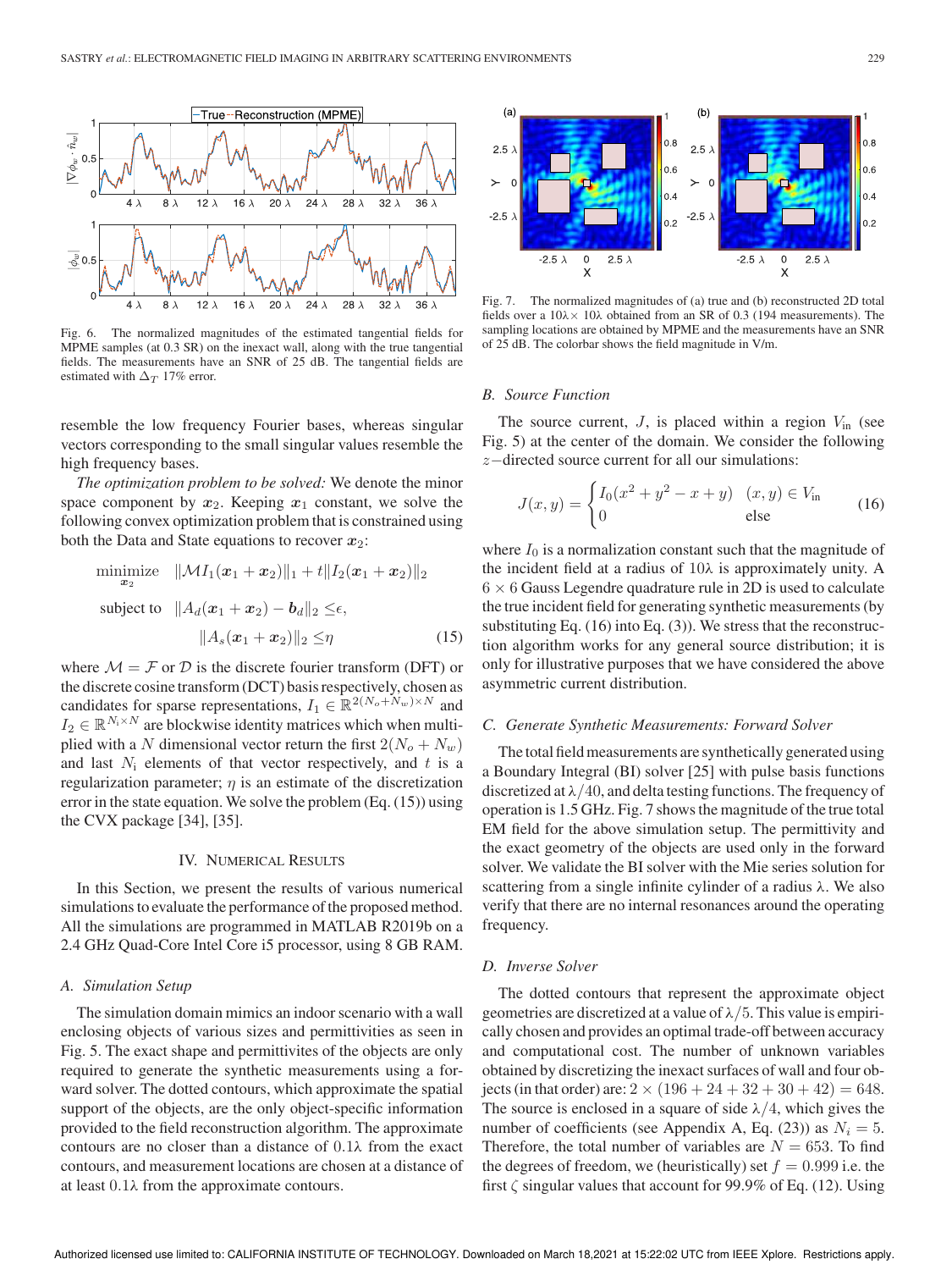this value of  $\zeta$ , we run the MPME algorithm to get the optimal sampling locations.

The Data matrices  $A_M$  and  $A_R$  are constructed from the sampling locations obtained from MPME and random sampling (RS) schemes. At the sampling locations, we measure the total field, which is corrupted by additive white gaussian noise (AWGN). We consider two different noise levels corresponding to 25 dB and 10 dB signal to noise ratio (SNR) and report the estimation errors for different number of measurements. We also report the sampling rate (SR), which is defined as the ratio of the number of measurements to the total number of unknowns. The major part of the solution (see Eq. (13)) is estimated using the Morozov discrepancy principle. To get the minor part, we solve Eq. (15) with the DCT as the sparsifying transform. The regularization parameter,  $t$  in Eq. (15) is set to 1. However, we note that the algorithm is not very sensitive to the choice of  $t$ . In our simulations, the value of the discretization error in the State equation (obtained using the forward solver) is  $||A_s x|| \approx 0.03$ . Therefore, we set  $\eta = 0.1$ . We note that in general, setting  $\eta = 0.1$  is a good rule of thumb, and gives good reconstructions in most of the extensive numerical simulations that we have studied.

The computational complexity of the MPME algorithm is  $O(PMN^2)$  [24], and it takes 144 s to identify the optimal sampling locations. We average our results for both MPME and random sampling over 100 Monte carlo iterations. The run time for a single iteration of the inverse solver is less than 2 minutes. This includes the major space estimation  $(\mathcal{O}(M^2 + MN))$ , the minor space estimation  $(\mathcal{O}(N^2 \ M^{2.5} + M^{3.5}))$ , and field prediction  $(\mathcal{O}(QN) - Q)$  is number of points where the field is predicted). For predicting the field, we precompute a prediction matrix. The construction of this matrix takes around 30 minutes. However, this is a one time cost. Overall, the total time taken for 100 Monte Carlo iterations for MPME sampling is around 4 hours, and for random sampling is around 4.5 hours.

#### *E. Error Definition*

To test the accuracy of our algorithm, we compare the reconstructed and true fields and define three error metrics as: tangential field error  $\Delta_T$ , 2D grid error  $\Delta_G$ , and the incident field error  $\Delta_I$ .

The tangential field error  $(\Delta_T)$  is defined as:

$$
\Delta_T = \frac{\|\hat{x} - x\|_2}{\|x\|_2},\tag{17}
$$

where  $\hat{x}$  and  $x$  are the estimated and true tangential fields respectively. Once the incident field and the tangential coefficients are estimated we substitute them in Eq. (1) to get the field over the  $10\lambda \times 10\lambda$  region (discretized on a grid with pitch equal to  $\lambda/20$ ). The error in field prediction over this grid is defined as:

$$
\Delta_G = \frac{\|\hat{\phi} - \phi\|_2}{\|\phi\|_2},
$$
\n(18)

where  $\dot{\phi}$  and  $\dot{\phi}$  are the estimated and true total fields over the 2D grid of points respectively. Finally, the error in incident field

TABLE I COMPARISON OF ERROR FROM MPME AND RS

|             |           | Measurements/ Sampling rate |                |            |            |                |            |  |  |  |
|-------------|-----------|-----------------------------|----------------|------------|------------|----------------|------------|--|--|--|
| Scheme      |           | 194/0.3x                    |                |            | 356/0.55x  |                |            |  |  |  |
|             |           | $\Delta_T$                  | $\Delta_G$     | $\Delta_I$ | $\Delta_T$ | $\Delta_G$     | $\Delta_I$ |  |  |  |
| SNR: 25 dB  |           |                             |                |            |            |                |            |  |  |  |
| <b>MPME</b> | Mean      | 19                          | 8              | 5          | 17         | 5              | 4          |  |  |  |
|             | <b>SD</b> | 1                           | 1              | 1          | 1          | 1              | 1          |  |  |  |
| RS          | Mean      | 30                          | 15             | 8          | 20         | 6              | 4          |  |  |  |
|             | <b>SD</b> | 4                           | $\overline{2}$ | 4          | 3          | 2              | 4          |  |  |  |
| SNR:10dB    |           |                             |                |            |            |                |            |  |  |  |
| <b>MPME</b> | Mean      | 38                          | 30             | 23         | 38         | 26             | 16         |  |  |  |
|             | <b>SD</b> | $\overline{c}$              | $\overline{c}$ | 5          | 2          | $\overline{c}$ | 3          |  |  |  |
| <b>RS</b>   | Mean      | 55                          | 36             | 25         | 44         | 32             | 20         |  |  |  |
|             | <b>SD</b> | 10                          | 6              | 8          | 8          | 6              | 7          |  |  |  |

Percentage error in the estimated tangential field ( $\Delta_T$ ), predicted field ( $\Delta_G$ ) and incident field ( $\Delta_I$ ) over a 10λ × 10λ grid, for four objects with different sampling rates and SNR values. The error is calculated for 100 monte carlo iterations. SD is the standard deviation.

estimation is defined as:

$$
\Delta_I = \frac{\|\hat{\phi}_i - \phi_i\|_2}{\|\phi_i\|_2},
$$
\n(19)

where  $\hat{\phi}_i$  and  $\phi_i$  are the estimated and true incident fields over the 2D grid of points respectively.

We also define the relative error at a location  $\vec{r}$  as:

$$
\frac{|\hat{\phi}(\vec{r}) - \phi(\vec{r})|}{|\phi(\vec{r})|} \tag{20}
$$

where  $\hat{\phi}(\vec{r})$  and  $\phi(\vec{r})$  are the estimated and true fields at  $\vec{r}$ , respectively. For the purpose of error calculation, we do not consider locations internal to the scatterers, and locations that are at a distance less than  $\lambda/10$  from the scatterer surface.

#### *F. Field Prediction Results : MPME vs RS*

Table I shows the reconstruction errors for both MPME and RS schemes for different SR and noise levels. Measurements done using locations obtained from MPME performs better than RS.

To study how the results generalize, we study the error performance for a different number of objects. Table II shows the reconstruction errors for 2 and 4 objects for a fixed SR of 0.3. The reconstruction errors reported are averaged over 100 Monte Carlo iterations. Although not reported here, we have verified that the errors for 1 and 3 objects follow a similar trend as has been shown for 4 objects with respect to SNR and sampling ratio.

The estimated tangential fields on the wall for MPME sampling locations, 0.3 SR (194 noisy measurements with SNR of 25 dB), are plotted along with the true tangential fields in Fig. 6.

The tangential field error ( $\Delta_T$ ) in this case is 17%. Figs. 7 and 8 show the magnitude and phase, respectively, of the true and reconstructed field for  $SR = 0.3$  over the entire 2D domain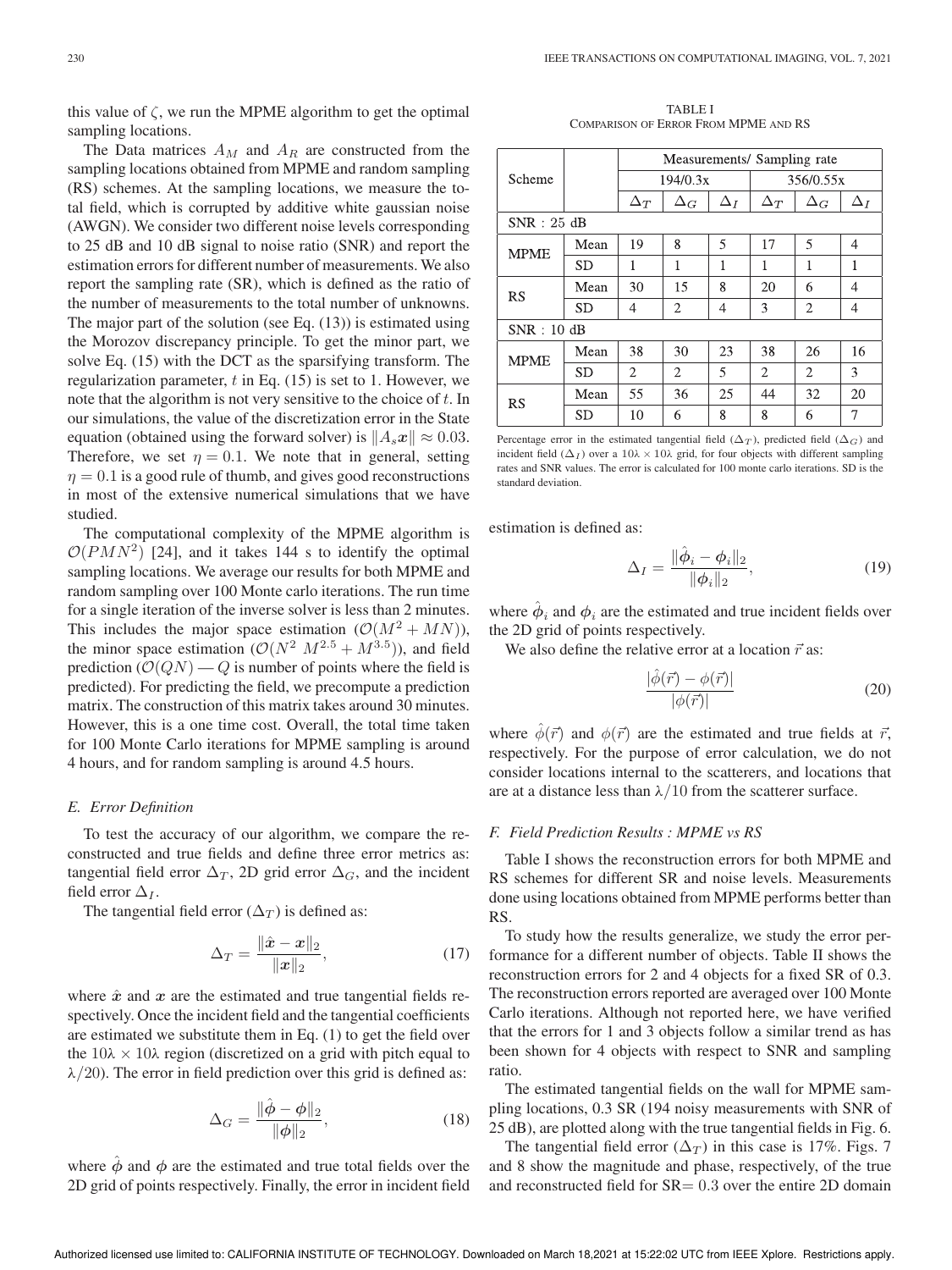TABLE II ERROR FOR VARYING NUMBER OF SCATTERERS

|            |           | Number of Objects |            |            |            |            |    |  |  |
|------------|-----------|-------------------|------------|------------|------------|------------|----|--|--|
| <b>SNR</b> |           |                   |            |            |            |            |    |  |  |
|            |           | $\Delta_T$        | $\Delta_G$ | $\Delta_I$ | $\Delta_T$ | $\Delta_G$ |    |  |  |
| 25dB       | Mean      | 17                | 10         | 6          | 19         | 8          |    |  |  |
|            | <b>SD</b> | っ                 |            | 2          |            |            |    |  |  |
| 10dB       | Mean      | 35                | 32         | 24         | 38         | 30         | 23 |  |  |
|            | <b>SD</b> | $\mathbf{\Omega}$ | κ          |            |            |            |    |  |  |

Percentage error in the estimated tangential field ( $\Delta_T$ ), predicted field ( $\Delta_G$ ) and incident field ( $\Delta_I$ ) over a  $10\lambda \times 10\lambda$  grid, for different number of objects at 0.3 sampling rate. The error is calculated for 100 monte carlo iterations. SD is the standard deviation. The number of objects are considered in serial wise as shown in Fig. 5.



Fig. 8. The phase of (a) true and (b) reconstructed 2D total fields over a  $10\lambda \times$ 10λ obtained from an SR of 0.3 (194 measurements). The sampling locations are obtained by MPME and the measurements have an SNR of 25 dB. The colorbar shows the phase in radians.



Fig. 9. The normalized magnitude of (a) true and (b) reconstructed 2D incident fields over a  $10\lambda \times 10\lambda$  obtained from an SR of 0.3 (194 measurements). The sampling locations are obtained by MPME and the measurements have an SNR of 25 dB. The colorbar shows the field magnitude in V/m.

outside the scattering objects. The reconstruction error on the grid for this case is  $\Delta_G = 8\%.$ 

For the same measurement setup, the incident field is estimated with a very good accuracy of 5%. Fig. 9 shows a comparison between the true and reconstructed incident fields for the two sampling schemes.

Finally, in order to study the locations in the domain that contribute the most error, we report a plot of *relative* total-field error in Fig. 10.

*Error analysis:* From the results in Table I, it can be seen that MPME outperforms random sampling and has a better field reconstruction accuracy. It turns out that the major space of  $A_M$ has a much higher dimension than the major space of  $A_R$  (This



Fig. 10. The relative error in prediction of total fields over a  $10\lambda \times 10\lambda$  obtained from an SR of 0.3 (194 measurements) (a) MPME and (b) RS measurement. The measurements have an SNR of 25 dB. The colorbar shows the relative error.

can be seen in Fig. 4, where the magnitude of the normalized singular values of  $A_M$  is greater than that of  $A_R$ ). It is generally observed that the error in reconstructing the major space components is lower than the error encountered in the minor space components, provided sufficient data (measurements) is available. We find that the major space recovery is of comparable accuracy between the MPME and RS approaches. However, the minor space recovery is found to be more accurate in the case of MPME as compared to the RS approach. Due to this, the error in reconstruction of the tangential field and the incident field coefficients is much lower for the MPME approach.

#### V. DISCUSSION

*Summary:* In this paper, we have proposed a method for recovering the total field in an arbitrary scattering environment by making a few measurements of the electromagnetic field. No assumptions about the permittivities of the scatterers or the source distribution are made, though the region in between the scatterers is assumed to be homogeneous and the approximate geometries of the scatterers and the source are also assumed to be known. Further, we have used the MPME algorithm to identify the optimal locations for making field measurements. Using this method we have recovered the total field with an average error of 8% for a sampling ratio (SR) of 0.3 and an SNR of 25 dB. The tangential fields are recovered with an error of 17% and the incident field is recovered with an error of 5%. We have also shown that by making field measurements at the MPME locations instead of random locations, the error in total field reconstruction can be reduced by almost half at lower SRs. At higher SRs, this improvement becomes less significant.

*On why MPME does better than random sampling:* In Section III-A, we provided evidence to suggest that the MPME samples will perform better than random samples (see Fig. 4 and Table I). Now, we provide a physical reason to support this. The tangential fields on the scattering surfaces also produce nearfields that are confined in the proximity of these surfaces. These fields diminish as we move away from the scatterers [25]. As seen in Fig. 3 b, the random samples are scattered throughout the interior of the domain and the samples which are far away from the scattering surface fail to capture this near field information. The optimal sensor placement algorithm, MPME, picks out the best locations that are close to the scattering surfaces. The near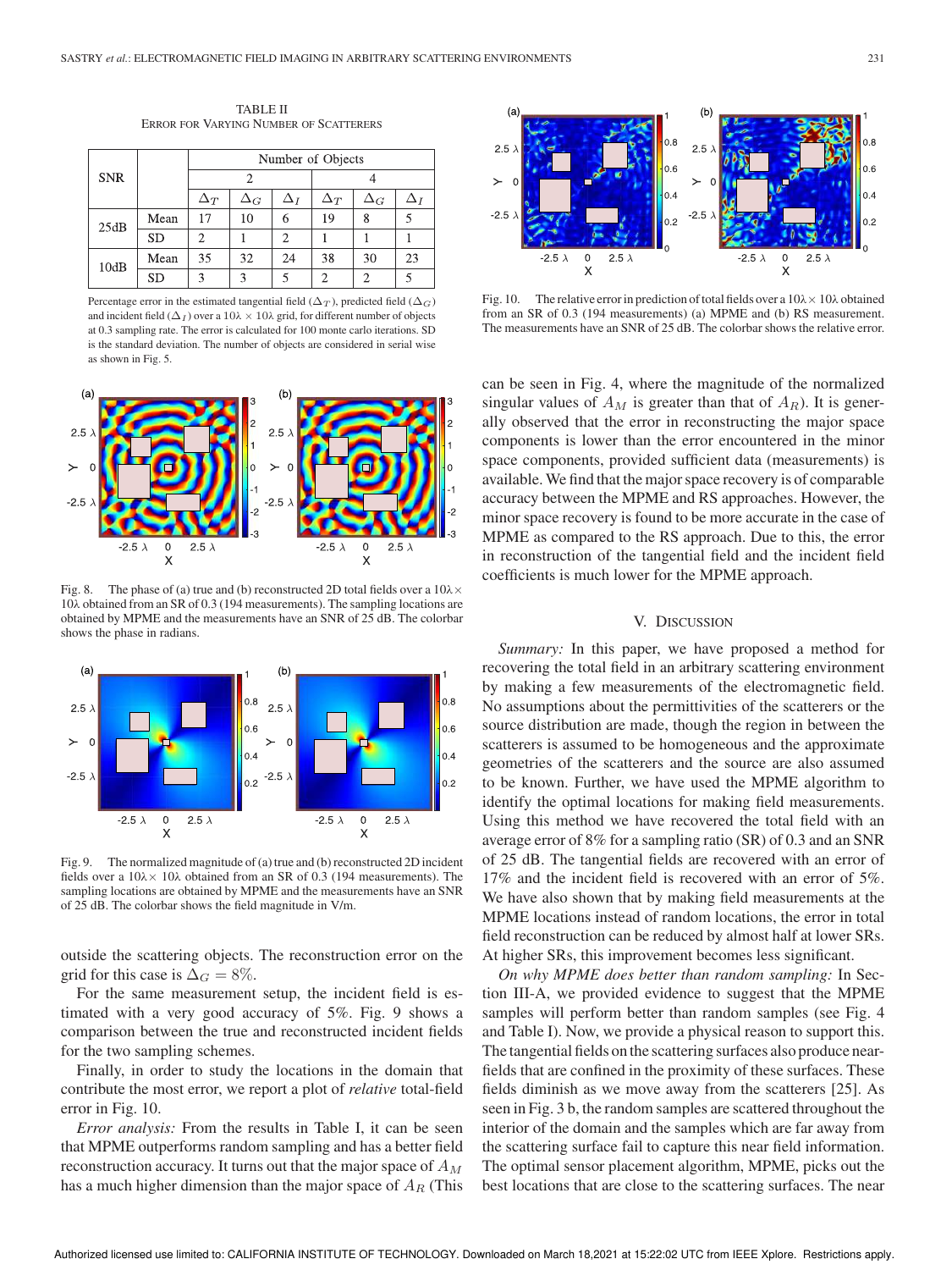field information obtained from the optimal samples helps to achieve up to twice the accuracy compared with RS for the same number of measurements.

*Limitations of our method:* Our proposed method suffers from the following limitations:

- One of the objectives of MPME is to choose the optimal locations such that the mean square error in the unknown vector, x lies below a certain bound. While this error ( $\Delta_T$ ) is of importance, we are also interested in the error in the reconstructed 2D field ( $\Delta_G$ ). No bounds can be provided for this quantity and therefore we cannot guarantee optimality in terms of  $\Delta_G$ .
- $\bullet$ It was mentioned in Section III-A that a dimensionality reduction of the Propagator is done, using the concept of the number of degrees of freedom (DoF). In general, DoF is an SNR dependent quantity [30, Section 9]. However, our current definition (see Eq. (12)) is independent of the SNR. While this works well for higher SNRs, at lower SNRs, we notice a degradation in performance.
- $\bullet$  The number of unknowns in our problem depends on the number of scatterers, i.e. if there are more scatterers, we need more basis functions to expand the tangential fields and therefore more unknowns. If there are more number of unknowns, we need more measurements to recover them. Therefore, as the number of scatterers increase, the number of measurements needed to recover the fields will also increase.

*Extensions of this work:* In many situations, it is expensive (and sometimes impossible) to take measurements with phase [36]–[39]. The problem of phase retrieval is non convex, and therefore more difficult to solve than the current problem at hand. Many successful approaches have been proposed in literature for phase retrieval [40]–[45]. One of the immediate extensions of our work concerns the recovery of EM fields from phaseless measurements.

It was mentioned in Section III-A that the MPME samples closely circumscribe the scatterers and the source, and that this is a consequence of the Huygens' principle. In future versions of our work, we plan to exploit this observation in order to make the process of sensor placement computationally efficient.

We also plan to extend the current work to vectorial and three dimensional scenarios.

## APPENDIX A

## DERIVATION OF EQ. 4

The incident field  $\phi_{\text{in}}(\vec{r})$  in Eq. (1) can be written in terms of the source  $J(\vec{r})$  with support  $V_{\text{in}}$  as:

$$
\phi_{\rm in}(\vec{r}) = -j\omega\mu_0 \int_{V_{\rm in}} g(\vec{r}, \vec{r}') J(\vec{r}') dV' \tag{21}
$$

Graf's addition theorem [13, Section 9.1] states that,

$$
H_0^{(2)}(\eta|\vec{r}_j|) = \sum_{i=-\infty}^{\infty} H_i^{(2)}(\eta|\vec{R}_{jl}|)J_i(\eta|\vec{r}_l|)e^{ji(\pi-\theta_l+\theta_{jl})} \tag{22}
$$

where  $\vec{r}_j$  and  $\vec{r}_l$  are two position vectors,  $\vec{R}_{jl} = \vec{r}_l - \vec{r}_j$ ,  $\theta_l$  and  $\theta_{jl}$  are the azimuthal angles of  $\vec{r}_l$  and  $\vec{R}_{jl}$  respectively,  $H_i^{(2)}$  is the  $i^{th}$  order Hankel function of the second kind and  $J_i$  is the  $i<sup>th</sup>$  order bessel function of the first kind. Note that Eq. (22) is valid only for  $|\vec{r}_l| < |\vec{R}_{jl}|$ .

Using this theorem, the Green's function can be expanded as,

$$
g(\vec{r}, \vec{r}') = -\frac{j}{4} H_0^{(2)}(k_0|\vec{r} - \vec{r}'|)
$$
  
=  $-\frac{j}{4} \sum_{i=-\infty}^{\infty} (H_i^{(2)}(k_0|\vec{r}_0 - \vec{r}|)J_i(k_0|\vec{r}_0 - \vec{r}')e^{ji(\pi - \theta' + \theta)})$ 

where  $\vec{r}_0$  is the center of the region  $V_{\text{in}}$ ,  $\vec{r}_j = \vec{r} - \vec{r}'$ , and  $\theta'$ and  $\theta$  are the azimuthal angles of  $\vec{r}_l = \vec{r}_0 - \vec{r}$  ' and  $\vec{R}_{jl} = \vec{r}_l$  - $\vec{r}_j = \vec{r}_0 - \vec{r}$  respectively. The above expression is substituted in Eq. (21) to get

$$
\phi_{\rm in}(\vec{r}) = -\frac{\omega\mu_0}{4} \int_{V_{\rm in}} \sum_{i=-\infty}^{\infty} \left[ (H_i^{(2)}(k_0|\vec{r}_0 - \vec{r}|)e^{ji(\pi+\theta)}) \right. \\
J_i(k_0|\vec{r}_0 - \vec{r}^{'}|)e^{-ji\theta'} \right] J(\vec{r}^{'})dV'
$$

Since  $H_i^{(2)}(k_0|\vec{r}_0 - \vec{r}|)e^{ji(\pi + \theta)}$  is independent of the integration variable, we can take it out of the integral and simplify the above expression as,

$$
\phi_{\rm in}(\vec{r}) = \sum_{i=-\infty}^{\infty} \left( (-1)^{i+1} \frac{\omega \mu_0}{4} e^{ji\theta} H_i^{(2)}(k_0|\vec{r}_0 - \vec{r}|) \right)
$$

$$
\int_{V_{\rm in}} J_i(k_0|\vec{r}_0 - \vec{r}^{'}|) e^{-ji\theta'} J(\vec{r}^{'}) dV' \right)
$$
(23)

Setting  $c_i = \int_{V_{\text{in}}} J_i(k_0|\vec{r_0} - \vec{r}')e^{-ji\theta'}J(\vec{r}')dV'$  and  $s_i(\vec{r}) =$  $(-1)^{i+1} \frac{\omega \mu_0}{4} e^{ji\theta} H_i^{(2)}(k_0|\vec{r_0} - \vec{r}|),$ 

$$
\phi_{\rm in}(\vec{r}) = \sum_{i=-\infty}^{\infty} s_i(\vec{r}) c_i \tag{24}
$$

When the volume  $V_{\text{in}}$  lies inside a circle of radius  $a$ , the infinite summation can be truncated to  $N_i = \lfloor 2k_0a + 1 \rfloor$  terms [46]. Using this result, we finally arrive at Eq. (4):

$$
\phi_{\text{in}}(\vec{r}) = \sum_{i=-\lfloor (N_i/2) \rfloor}^{\lfloor (N_i/2) \rfloor} c_i s_i(\vec{r})
$$
\n(25)

#### **REFERENCES**

- [1] T. B. Hansen, R. A. Marr, U. H. Lammers, T. J. Tanigawa, and R. V. McGahan, "Bistatic RCS calculations from cylindrical near-field measurements—Part I: Theory," *IEEE Trans. Antennas Propag.*, vol. 54, no. 12, pp. 3846–3856, Dec. 2006.
- [2] L. Pei, R. Chen, J. Liu, H. Kuusniemi, T. Tenhunen, and Y. Chen, "Using inquiry-based bluetooth RSSI probability distributions for indoor positioning," *J. Global Positioning Syst.*, vol. 9, no. 2, pp. 122–130, 2010.
- [3] Z.-H. Wu, Y. Han, Y. Chen, and K. R. Liu, "A time-reversal paradigm for indoor positioning system," *IEEE Trans. Veh. Technol.*, vol. 64, no. 4, pp. 1331–1339, Apr. 2015.
- [4] A. Bose and C. H. Foh, "A practical path loss model for indoor wifi positioning enhancement," in *Proc. 6th Int. Conf. Inf. Commun. Signal Process.,*, 2007, pp. 1–5.
- [5] A. Toscano, F. Bilotti, and L. Vegni, "Fast ray-tracing technique for electromagnetic field prediction in mobile communications," *IEEE Trans. Magn.*, vol. 39, no. 3, pp. 1238–1241, May 2003.